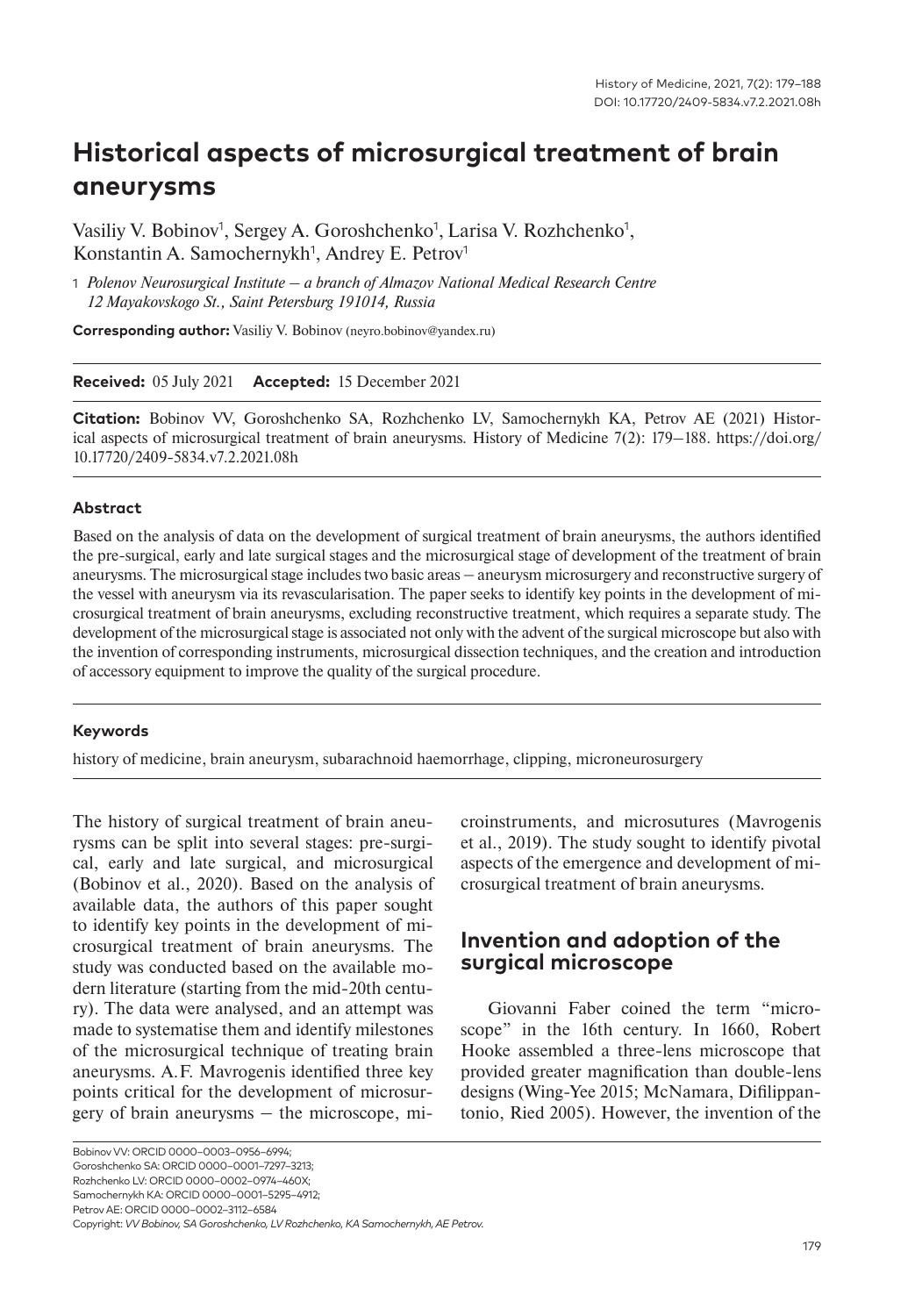microscope is associated with the name Antonie van Leeuwenhoek  $-$  a little-known linen merchant who invented the microscope while trying to create a device that could count the number of threads per square inch of linen fabric. He is considered the first to observe a living cell and blood circulation in capillaries under a microscope. He built over 500 microscopes, nine of which have survived to this day. Thanks to the discovery, observation and description of bacteria, protozoa, spermatozoa and blood cells, the inventor was accepted by the Royal Society of London (van Zuylen 1981).

Robert Hooke and Joseph Jackson Lister were able to modify the microscope at the turn of the 18th ‒ 19th centuries. Hooke introduced coarse and fine adjustments and ball and socket joints. Lister was the first to use compound lenses made of more than one element, which significantly reduced spherical and chromatic aberrations (Lawson 2016; Howard 2013). In 1846, German engineer Carl Friedrich Zeiss opened the first microscope workshop in Jena (Louw, Sutherland, Schulder 2003). Soon after, he started working with physicist Ernst Karl Abbe, who developed new mathematical formulae and theories that revolutionised lens manufacturing (Shampo and Kyle, 1977).

The late 19th century was the time when microscopes gained broader acceptance in various industries and sciences. By the 1900s and 1920s, the microscope was already indispensable in every laboratory but had not yet conquered the operating theatre (Schultheiss and Denil, 2002).

Prescription lenses had been used in surgical operations since the 1860s. Later, surgeons started using single-lens glasses specifically for magnification, adjusting the magnifying power and focal ratio by moving the glasses along the nose (Roper-Hall 1967). In 1876, German doctor Edwin Theodor Saemisch was the first to use compound lenses for real magnification in surgery (Shanelec 1992).

The monocular microscope was first used in clinical surgery in 1921 by Swedish otologist Carl-Olof Nylen during an operation for chronic otitis media (Nylean 1954). In 1923, G. Holmgren and C. Zeiss made the first binocular instrument for otologic surgery and reported its utility in treating patients with otosclerosis (Holmgren 1923). According to S. Tamai, the history of the surgical microscope is the history of surgery for otosclerosis, which facilitated the development of the technology of manufacturing surgical microscopes to the current state (Tamai 1993). At the same time, another revolutionary discovery occurred in the diagnosis of brain aneurysms. Portuguese neurologist António Egaz Moniz<sup>1</sup> introduced the cerebral angiography technique into clinical practice in 1927 (Moniz, 1927). In 1934, he elaborated on his ideas. He pointed out the value of angiography in the diagnosis of intracerebral vascular malformations, describing the typical angiographic picture in the presence of a focus of effused blood in the temporal lobe of a patient with an aneurysm of the middle cerebral artery (Moniz 1934). Walter Edward Dandy, a student of Harvey Williams Cushing, is considered one of the founding fathers of the surgical treatment of brain aneurysms. Based on the results of this diagnostic technique, he performed the first successful clipping of an aneurysm of the internal carotid artery with a V-shaped clip in 1937. And in 1944, he laid out the basic principles of the surgical treatment of aneurysms, although the microscope would appear in the operating theatre much later (Dandy 1938, 1945).

H. Littmann later developed an optical design for variable magnification without changing the focal length. That design led to the development of the slit lamp for ophthalmology and the colposcope for gynaecologic surgery and was later used in the surgical microscope (Littmann 1950). In 1950, R.A. Perritt described the use of a binocular microscope in ophthalmic practice for the first time (Perritt 1950).

The history of how Zeiss, which had branches in both West (Zeiss Jena) and East (Zeiss Oberkochen) Germany, developed its surgical microscope is quite interesting. Jena began developing its first surgical microscope in 1949, led by Professor R. Albrecht. Testing began in the summer of 1950 at a university hospital of otolaryngology. VEB Optik Carl Zeiss Jena showcased a national and an international version of the surgical microscope at a trade fair in Leipzig in autumn 1952. Their mass production began in 1953. Zeiss Oberkochen's first surgical microscope was presented to the general public as a prototype of the

A.E. Moniz is a 1949 Nobel Prize winner in physiology or medicine "for his discovery of the therapeutic effect of leucotomy in certain mental illnesses".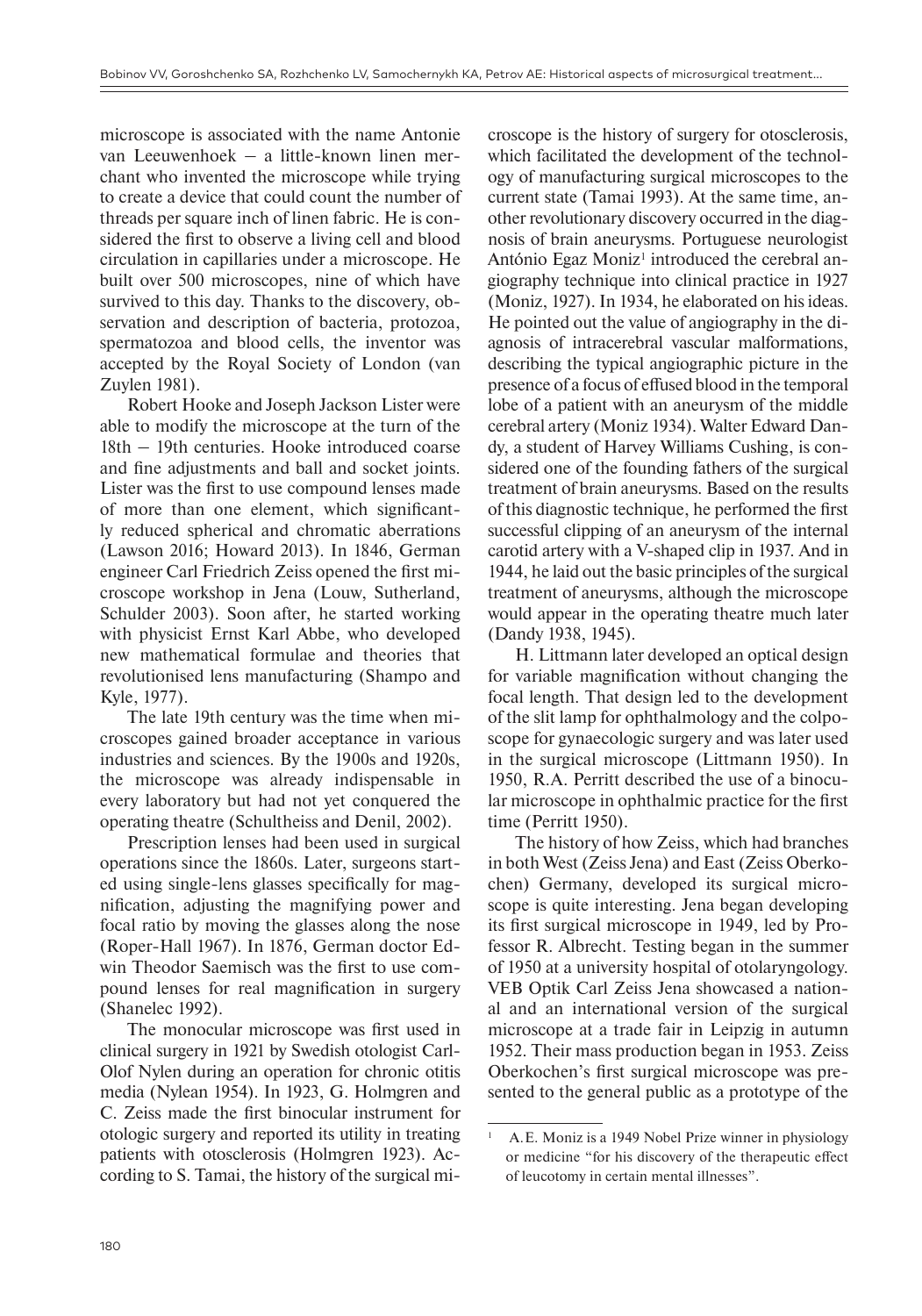OPMI-1 microscope, equipped with coaxial illumination, which is still in use today. The presentation was conducted by Dr. Horst Ludwig Wullstein at the 5th International Congress on Otorhinolaryngology, held in Amsterdam from 8 to 13 June 1953 (Gudziol, Gottschall, Luther 2017; House 1963).

In 1930, H. Cushing and L. Eisenhardt published a paper on intracranial tumour diagnosis by supravital technique. The paper explores the possibility of using a microscope in an operating theatre setting, not for performing surgical operations but for determining the tissue composition of the tumour. This marked the beginning of the era of intraoperative initial biopsy of neoplasms (Eisenhardt and Cushing 1930).

The use of the microscope in neurosurgical practice began in 1957 when T. Kurze removed a neurilemmoma of the seventh cranial nerve in a five-year-old patient at the University of Southern California (Kurze 1964). In surgery for aneurysms, the microscope was first used by R. Rand from the University of California in 1964 (Rand and Jannetta 1967). Charles Drake published the first-ever paper on this subject. In 1965, he described 14 surgical operations performed for aneurysms of the basilar artery, including using a surgical microscope (Drake 1965).

In 1966, J.L. Pool and R.P. Colton reported on their experience in the surgical treatment of cerebrovascular disease using a microscope. They presented 13 cases of clipping aneurysms and three cases of removing arteriovenous malformations, pointing out several advantages of the microscope, such as better visualisation of the aneurysm neck and arterial branches extending from it; more precise and correct application of the clip; reduced trauma during dissection; early identification of the source bleeding from vascular injury during dissection; and intraoperative assessment of vasospasm and its severity (Pool and Colton 1966). M.G. Yaşargil's team significantly contributed to the improvement of the surgical microscope. In collaboration with the Contraves Company in Zurich, it introduced electromagnetic brakes on each joint, ensuring the microscope's full mobility with perfect stability (Lovato et al. 2016).

The problem of intraoperative assessment of the radical extent of the cut-off of the aneurysm

from the bloodstream and monitoring the patency of arterial branches after the application of clips has been explored since 1967 when William Howard Feindel et al. introduced the technology of intraoperative staining of cerebral vessels using a fluorescent contrast medium, an external camera and light filters (Feindel, Yamamoto, Hodge 1967).

In 1994, C. Wrobel et al. described the first use of indocyanine videoangiography during surgery for aneurysms (Wrobel et al. 1967). Also, Zeiss was the first manufacturer of a neurosurgical microscope with an integrated near-infrared lamp (800 nm), which allowed the visualisation of vessels stained with indocyanine green. In 2003, the work by A. Raabe et al., which described 14 cases of successful application of the intraoperative fluorescent angiography (IFA) technique for aneurysms and fistulas, led to a series of papers exploring the capabilities of the new technique. The IFA technique has been available to neurosurgeons in Russia since 2014, following the certification of the contrast medium (Éliava et al. 2015).

A.N. Konovalov was the first Russian neurosurgeon to use a surgical microscope in treating brain aneurysms. By 1973, he had already laid out the basic principles of microsurgery for brain aneurysms, described the peculiarities and advantages of using a microscope at the stages of approaching an aneurysm, and concluded that postoperative angiography was necessary to eliminate the risk of rebleeding from an aneurysm (Konovalov 1973).

Russian neurosurgeon Professor G.S. Tigliev was one of the first to use the surgical microscope and microsurgical technique. He paid special attention to maintaining the integrity of the venous bed when performing any surgical operation. From the mid-1970s, he actively developed and implemented the microsurgical operative technique for brain tumours, not only at the Polenov Neurosurgical Institute<sup>2</sup> but also at several other Russian neurosurgical institutions. One of G.S. Tigliev's most significant inventions was his proprietary surgical microscope. The last model ‒ "Sasha-4" (MT-04) (Inventor's certificate No. 1835941 of 1992)  $-$  passed clinical trials at the

<sup>&</sup>lt;sup>2</sup> From 2014 – a branch of the Almazov National Medical Research Centre.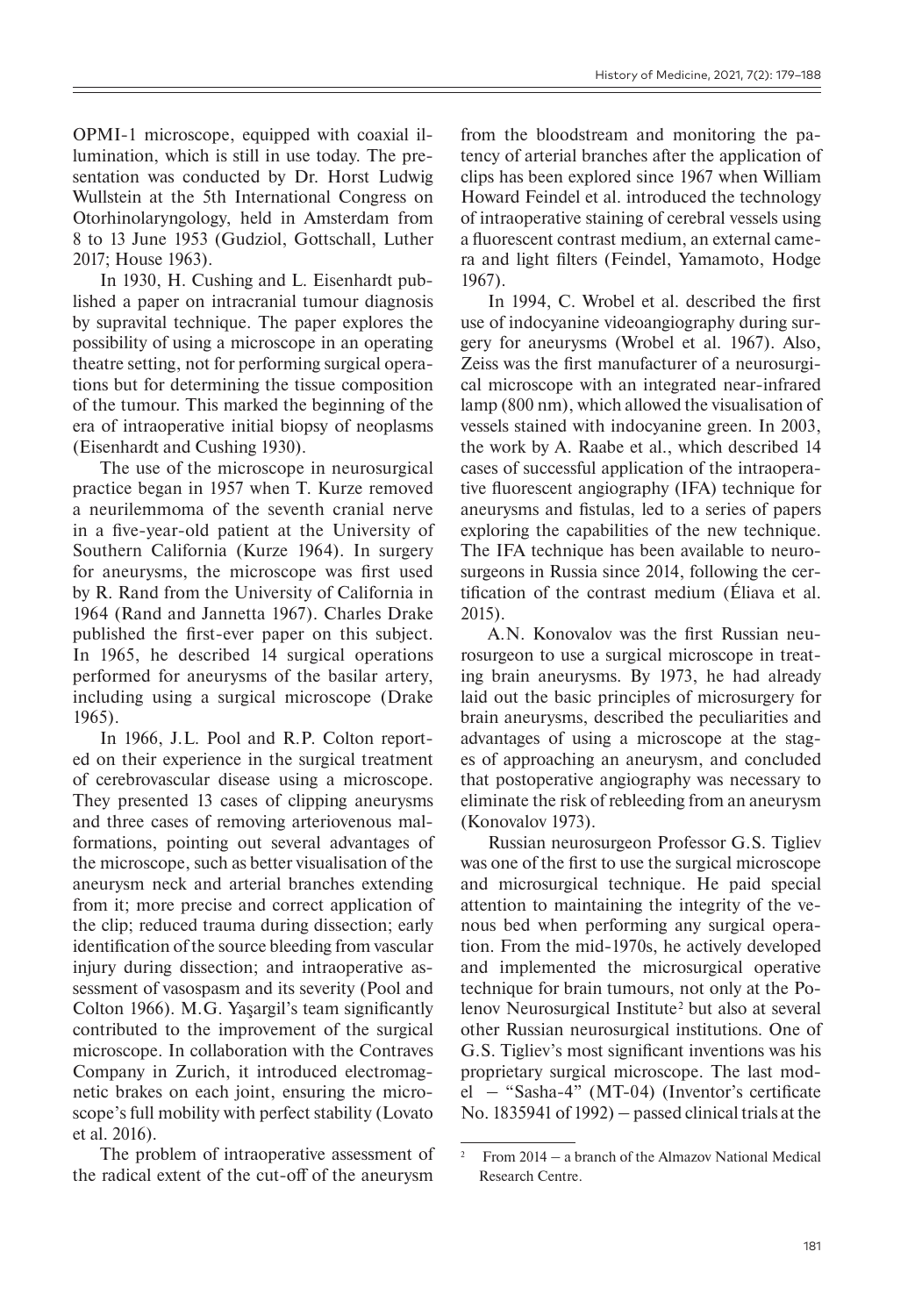Polenov Neurosurgical Institute and had a significant edge over foreign counterparts of that time. However, it was never mass-produced (Kondakov et al. 2004).

According to V.A. Khilko, in early 1971, the neurosurgical clinic of the Military Medical Academy named after S.M. Kirov in Leningrad started performing surgical operations on the central and peripheral nervous system using a surgical microscope manufactured by the Leningrad Krasnogvardeets Plant. In 1975, B.A. Samotokin published the first results of using microsurgery to treat brain aneurysms, pointing to a significant decrease in postoperative mortality (from 14% to 2%) (Khilko 1996).

Modern-day neurosurgical operations require frequent changing of instruments and the use of both hands, making it difficult to operate the microscope. Changing the angle of view, magnification, or focal length requires manual adjustment. One way of solving this problem was the Mari hand-free microscope operating device (Pitskhelauri et al. 2014), unveiled in 2006 by the Russian neurosurgeon and inventor D.I. Pitskhelauri, who developed and put it into practice. Other microscope models employ a foot pedal for this purpose. Freeing the surgeon's hands during the operation improved efficiency and sped up surgical procedures.

As a result, the surgical microscope has become an integral part of the treatment process in neurosurgical operations for cancer and vascular diseases of the central nervous system.

### **Microsurgical instruments, clips, accessory equipment**

The gradual introduction of the microscope into neurosurgical practice drove the evolution of surgical techniques and instruments. Herbert Olivecrona modified Cushing's V-shaped clips, long used in aneurysm surgery. He added a springloaded opening mechanism, enabling the application and removal of the clip (Norlén and Olivecrona 1953). The first self-closing clips were invented in the 1960s by H. Schwartz and F. Mayfield. They were made of various alloys and stainless steel and were very popular in the 1960s and 1970s. M.G. Yaşargil introduced another model of aneurysm clips in the 1960s. His first clip was

made of round wire and had transverse serrations. The second clip had a transverse ring designed to prevent incomplete clipping (Dujovny et al. 2010).

In October 1966, L.I. Malis introduced a bipolar coagulation device with miniature forceps for microvascular surgery, which remains the prime tool in vascular neurosurgery (Tamai 2009).

In 1967, T.M. Sundt and J.D. Nofzinger unveiled clip grafts for aneurysm surgery. Their application mechanism was slightly different from conventional clips since the graft had to completely encircle the vessel, thus acting as a prosthesis for the vessel wall from the outside. Excision of the aneurysm was recommended if necessary (Sundt and Nofzinger 1967). The idea behind such clips paved the way for reconstructive surgical treatment of aneurysms, although the clips never gained widespread use.

While performing surgery for aneurysms of the vertebrobasilar basin, Charles Drake encountered the problem of the involvement of the P1 segment of the posterior cerebral artery with the aneurysm sac or neck. To solve this problem, he developed the so-called Drake-Kees fenestrated clips, which enabled to preserve vessels involved in the aneurysm (Del Maestro 2000).

Between 1970 and 1980, the American Society for Testing and Materials assembled a special committee to study the quality of self-closing clips. Its work saw clips divided into temporary and permanent clips based on the assessment of their compressive force. The committee was also tasked with studying the biological compatibility of the clips, their magnetic properties, and evaluating their susceptibility to corrosion. Only two metals ‒ high-quality cobalt-chromium alloy and  $t$ itanium  $-$  were deemed suitable for making clips in terms of such characteristics as immobility in a magnetic field, the longevity of the structural shape and low susceptibility to corrosion (Tamai 2009).

The introduction of the intraoperative microscope required the modification of clips and clip holders to facilitate their positioning, application and removal. Clip holders were made considerably longer, and various modifications of their handles and controls emerged. Tools for applying temporary and permanent clips were distinguished by colour (Tamai 2009).

In the late 1970s, K. Sugita developed the first clip made of high-quality cobalt-chromium alloy,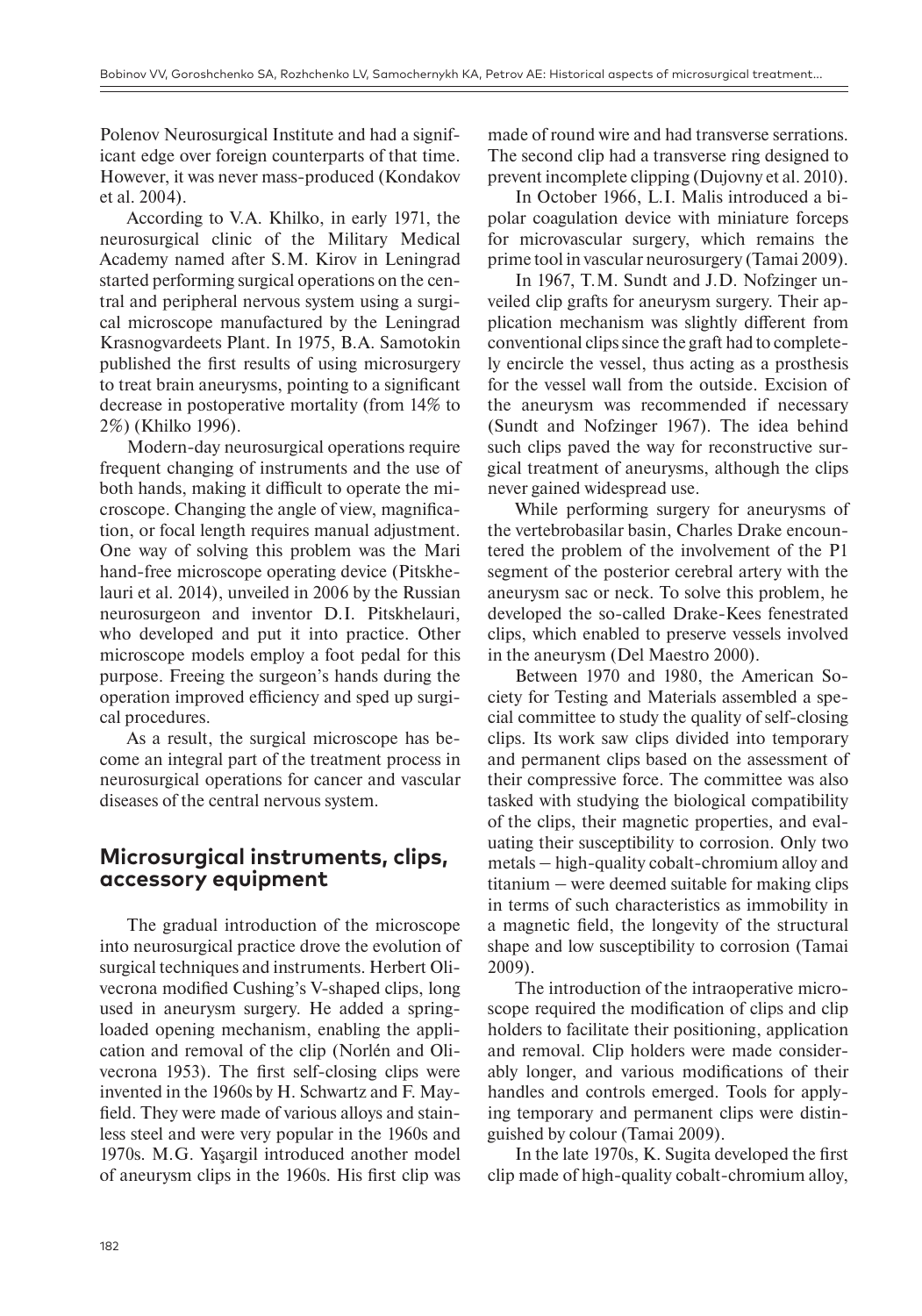which had a protective bar to prevent incomplete clipping and an extra loop for better opening of the clip. It also had bayonet microinstruments that allowed performing manipulations without blocking the microscope's field of view (Tamai 2009). K. Sugita's other invention was the fixed retractor, which was first successfully used in aneurysm surgery in 1980 (Sugita et al. 1980). In 1975, he proposed using a nasopharyngeal mirror to provide a better view of the structures behind the aneurysm, determine whether the aneurysm is completely cut off from the bloodstream, and prevent the clipping of arterial branches passing behind the aneurysm sac (Sugita, Hirota, Tsugane 1975). Further development of this idea led to the introduction of the endoscopic assistance technique into neurosurgical practice.

In 1978, K. Sugita developed and implemented a system for complete fixation of the patient's head when performing neurosurgical operations, which not only greatly facilitated bone access but also enabled setting the desired head-turning angle for further operation. Also, retractors and other instruments used during surgery could now be mounted on a clamp (Sugita et al. 1978).

In 1990, German neurosurgeons G. Fisher and A. Perneczky were among the first to use an endoscope when clipping aneurysms. And further improvement of endoscopes, which became thinner and more flexible, enabled their use in the day-to-day practice of microsurgical clipping of brain aneurysms (Fischer, Oertel, Perneczky 2012).

In Russia, Yu.A. Shcherbuk studied the capabilities of neuroendoscopy, including microsurgery for brain aneurysms. Based on an analysis of his own data, he identified several advantages of the endoscopic video monitoring technique, such as better visualisation of the aneurysm before clipping, assessment of the involvement of arterial branches in the posterior wall of the aneurysm, and the ability to monitor the position of the clip (Samochernikh and Khachatryan 2015). In 2016, R.M. Kambiev continued the study of the use of endoscopy in surgery for brain aneurysms. He confirmed that this technique is most effective for posterior internal carotid artery aneurysms (the area of mouths of the posterior communicating and anterior choroid arteries) and aneurysms of the mouth of the posterior inferior cerebellar artery (Dzhindzhikhadze et al. 2018).

The quest for an alternative to intraoperative angiography led to the use of microvascular Doppler sonography during surgery. This technique was first demonstrated in 1976 by D. Cathignol (results of using a Doppler flowmeter on the aorta and pulmonary arteries after a lung transplant in a dog) (Cathignol et al. 1976). J.E. Bailes (1997) proposed using this diagnostic method in cerebrovascular surgery for treating brain aneurysms. In all cases, Doppler sonography results correlated with the angiography results. It was concluded that microvascular Doppler sonography could replace intraoperative and, in many cases postoperative, angiography (Bailes et al. 1997).

This technique has proven effective in Russia. The first results of the use of intraoperative Doppler sonography at the Department of Neurosurgery of the Military Medical Academy named after S.M. Kirov were published in 1996 in the "Actual problems of military neurosurgery" collection. According to the authors, the technique is indispensable for the rapid assessment of the patency of the main vessel carrying the aneurysm (Gaydar, Parfenov, Svistov 1996). In 2006, O.D. Shekhtman summarised the results of using contact Doppler ultrasound in surgery for brain aneurysms in his Ph.D. thesis at the N.N. Burdenko Neurosurgery Research Institute<sup>3</sup> under the guidance of Sh.Sh. Eliava (Eliava et al. 2006).

The idea of minimising the surgical approach using a 3D navigation technique based on spiral CT angiography data for more accurate projection craniotomy has also gained traction in the surgery of brain aneurysms. In 2003, R. Schmid-Elaesser published the first results of the projected use of a minimised burr hole, which enabled more limited dissection when approaching anterior circle of Willis aneurysms in 16 patients (Schmid-Elsaesser et al. 2003).

### **Microsurgical technique in neurosurgery**

The use of the surgical microscope in neurosurgical practice has not only enabled more radi-

<sup>3</sup> Since 2017 ‒ Federal State Autonomous Institution "N.N. Burdenko National Medical Research Center of Neurosurgery" of the Ministry of Health of the Russia Federation.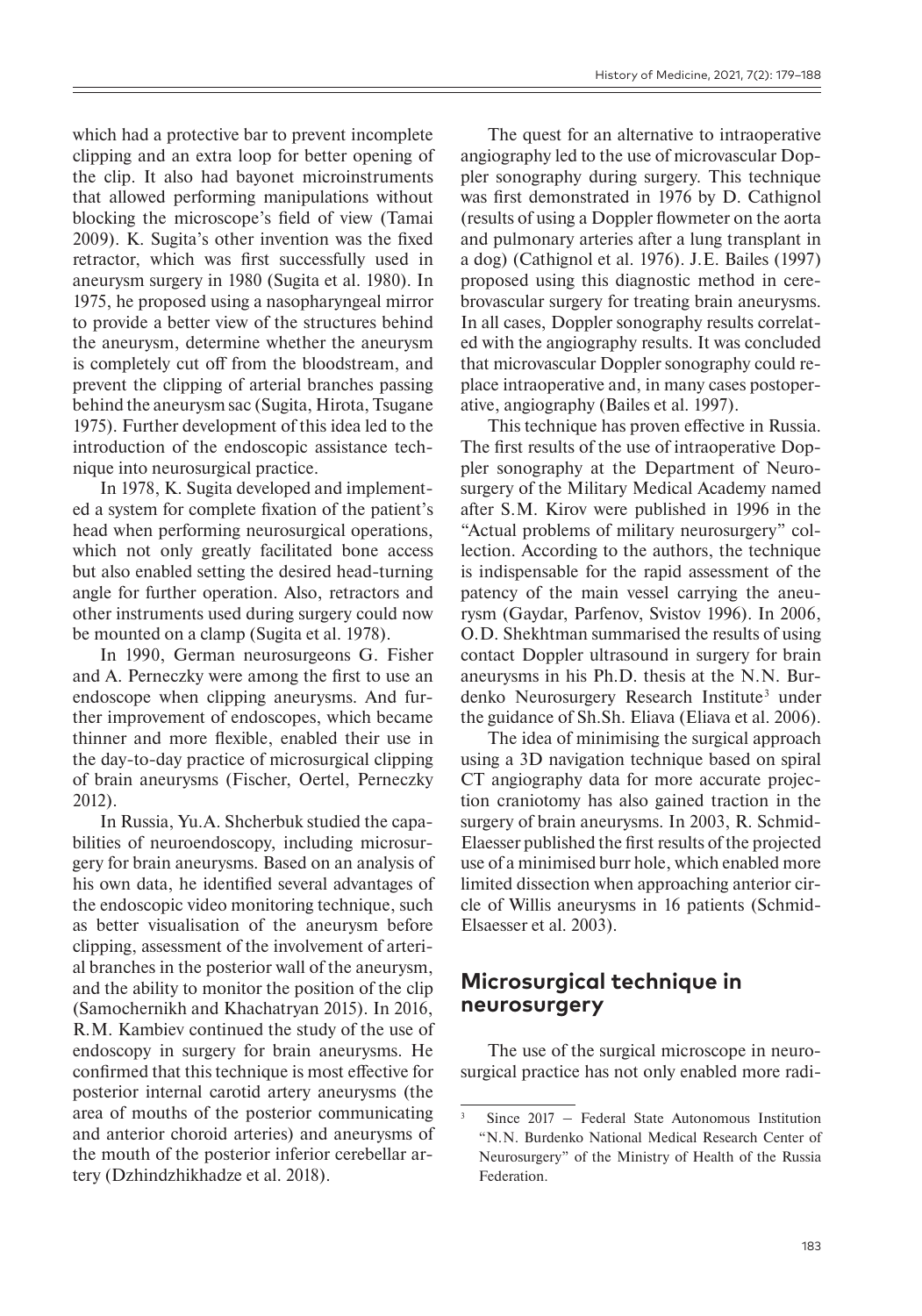cal operations but has also significantly reduced intraoperative brain injury, such as retraction injury. S. Fisher in 1980 and M.G. Yaşargil in 1984 reported the significance of sufficient resection of the lesser wings of the sphenoid bone in reducing brain compression with spatulas when approaching aneurysms (Fisher, Kistler, Davis 1980; Yaşargil 1984).

Another major achievement was intraoperative short-term circulatory arrest using adenosine. The first case of its use in vascular neurosurgery was described in 1984 by A. Sollevi (Sollevi et al. 1984). Temporary proximal clipping presents an alternative method of stopping blood flow in the vessel with an aneurysm. J.L. Pool (1996) was the pioneer in this area. However, the safe duration of temporary clipping remained the subject of discussion for a long time. G.A. Asaturyan (2003) found the solution to this problem. He determined that preventive temporary clipping remained safe for no more than 20 minutes (Goroschenko et al. 2016).

The modern-day concept of treating brain aneurysms also developed thanks to the innovations of Finnish neurosurgeon J. Hernesniemi. He promoted the adenosine-induced cardioplegia technique and the use of a mouth-controlled joystick to operate the microscope. He developed his own approaches to brain aneurysms, distinguished by a small size of the burr hole and less trauma, thereby significantly shortening the duration of the operation (Lehecka, Laakso, Hernesniemi 2011). Professor J. Hernesniemi's methods are being used by Russian neurosurgeons. For instance, in 2018, A.I. Nikitin reported on 15 patients (two men, 13 women) who underwent microsurgical clipping of brain aneurysms using adenosine-induced cardioplegia between 2016 and 2017 at the Polenov Neurosurgical Institute. He claimed that this technique provides better relaxation of the aneurysm sac with asystole, coupled with or without temporary clipping, allowing for less traumatic and more radical clipping (Nikitin et al. 2018).

The intravascular blood aspiration technique proposed by H. Batjer et al. in 1990 demonstrated good results, including more radical microsurgical treatment of giant aneurysms (Batjer and Samson 1990). In 1996, this technique was successfully introduced into practice at the N.N. Burdenko Neurosurgery Research Institute by Sh.Sh. Eliava and is still used to this day (Eliava et al. 1996; *Mikrokhirurgicheskoe*… 2017).

In the second half of the 1990s, thanks to the development and adoption of microsurgical techniques, a more detailed study of the pathomorphology of aneurysmal disease, and advances in diagnostic equipment, the focus increasingly turned to the surgical treatment of brain aneurysms in the acute haemorrhage period. V.V. Lebedev and V.V. Krylov were heavily involved in this area. The scientific rationale and data supporting the effectiveness of early surgical intervention for ruptured arterial aneurysms are laid out in V.V. Krylov's thesis for his Doctor of Medical Science degree titled "Early surgical treatment of intracranial arterial aneurysms with vascular spasm and cerebral ischaemia",4 defended in 1994. The same was also laid out in his monograph titled "Surgery for brain aneurysms in the acute haemorrhage period" (Lebedev et al. 1996).

Under the auspices of the Russian Society of Neurosurgeons, V.V. Krylov initiated and organised Russia's first-ever master classes and educational courses on microsurgery of brain aneurysms, which have been held every year since 2002. On 15 November 2012, the Ministry of Health of the Russian Federation issued order No. 928N "On the approval of the procedure for providing medical care to patients with acute cerebrovascular events". That order regulates the creation of regional vascular centres at multi-speciality hospitals to deliver specialised care to patients with acute cerebrovascular events. Under this order, new neurosurgical departments were opened, and old ones were upgraded. They have been equipped with surgical microscopes, surgical techniques are being improved, and new, minimally invasive approaches are being developed.

Professor V.P. Sakovich was actively involved in introducing the minimally invasive keyhole approach into surgical practice in Russia. He developed his own approach modifications, microsurgical techniques, and instruments, which are widely used in neurosurgical practice today (Sakovich, Kolotvinov, Lebedeva 2007).

The task of simultaneous surgical treatment of multiple brain aneurysms localised in different carotid territories was solved thanks to the contra-

<sup>4</sup> See: (*Khirurgiya*… 2011).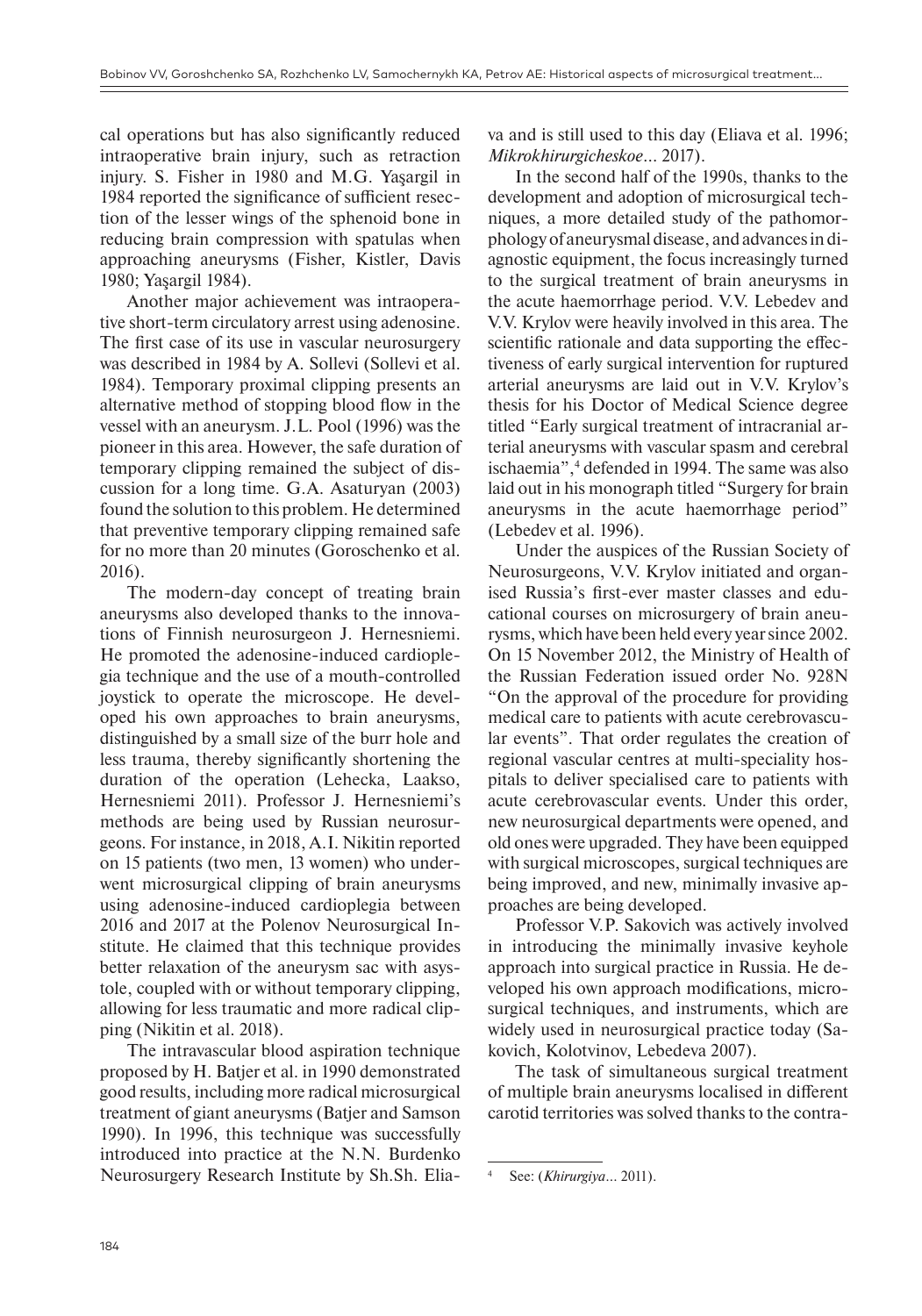lateral approach, first proposed by M.G. Yaşargil in 1984. In Russia, V.V. Krylov was the first to conduct such an operation (Krylov, Tkachev, Dobrovolskiy 2002).

In conclusion, it may be noted that microsurgery is one of the primary ways of treating brain aneurysms in both the acute and cold periods of haemorrhage today. This type of surgery has several advantages, such as the capacity to visualise the aneurysm and the vessel carrying it, adequate monitoring of intraoperative bleeding, more radical cut-off of the aneurysm from the

bloodstream, and a low recurrence rate in the postoperative period. Microsurgical treatment of various aneurysms (fusiform, giant, serpentine) comes with certain challenges when using standard approaches due to the anatomical features of the aneurysms. To a great extent, this problem can be solved by a separate area of microsurgery, which includes reconstructive procedures with revascularisation of the affected segment of the artery. However, this area calls for a separate discussion.

# **References**

- Bailes JE, Tantuwaya LS, Fukushima T, Schurman GW, Davis D (1997) Intraoperative microvascular Doppler sonography in aneurysm surgery. Neurosurgery 40 (5): 965–70. DOI: 10.1097/00006123–199705000–00018
- Batjer HH, Samson DS (1990) Retrograde suction decompression of giant paraclinoidal aneurysms. Technical note. J Neurosurg 73 (2): 305–306. DOI: 10.3171/ jns.1990.73.2.0305
- Bobinov VV, Petrov AE, Goroshchenko SA, Ivanova NE, Rozhchenko LV et al. (2020) Istoricheskie aspekty khirurgicheskogo lecheniya tserebralnykh anevrizm [Historical aspects of cerebral aneurysms surgery]. Part 1. Rossiyskiy neyrokhirurgicheskiy zhurnal im. professora A.L. Polenova [Russian Neurosurgical Journal] 12 (1): 5–11. (In Russ.)
- Cathignol D, Chapelon JY, Jossinet J, Lavandier B, Fourcade C (1976) Detailed description of an implantable directional Doppler flowmeter. Biotelemetry 3 (2): 117–28.
- Dandy WE (1938) Intracranial aneurysm of the internal carotid artery: cured by operation. Annals of Surgery 107 (5): 654–659.
- Dandy WE (1945) Intracranial arterial aneurysms. Ithaca, NY: Comstock, Cornell University.
- Del Maestro RF (2000) Origin of the Drake fenestrated aneurysm clip. J Neurosurg 92 (6): 1056–1064. DOI: 10.3171/jns.2000.92.6.1056
- Drake CG (1965) Surgical treatment of ruptured aneurysms of the basilar artery: Experience with 14 cases. J Neurosurg 23 (5): 457–473. DOI: 10.3171/ jns.1965.23.5.0457
- Dujovny M, Agner C, Ibe O, Perlin A (2010) Self-closing aneurysm clip: a historical review. Neurol Res 32 (10): 1011–1020. DOI: 10.1179/016164110x1280757 0509817
- Dzhindzhikhadze RS, Dreval ON, Lazarev VA, Polyakov AV, Kambiev RL et al. (2018) Endoskopicheskaya assistentsiya pri keyhole-dostupakh v khirurgii tserebralnykh anevrizm [Endoscope-assisted keyhole approach in cerebral aneurysm surgery]. Voprosy neyrokhirurgii imeni N.N. Burdenko [Burdenko's journal of neurosurgery] 82(4): 38–44. (In Russ.)
- Eisenhardt L, Cushing H (1930) Diagnosis of intracranial tumors by supravital technique. Am J Pathol 6 (5): 541–552.
- Eliava ShSh, Filatov YuM, Sazonova OB et al. (1996) Mikrokhirurgicheskoe lechenie bolshikh i gigantskikh anevrizm VSA paraklinoidnoy lokalizatsii [Microsurgical treatment of large and giant paraclinoid ICA aneurysms]. Voprosy neyrokhirurgii imeni N.N. Burdenko [Burdenko's journal of neurosurgery] 4: 3–6. (In Russ.)
- Eliava ShSh, Shekhman OD, Zolotukhin SP, Sazonov IA, Kheireddin AS (2006) Intraoperatsionnaya kontaktnaya dopplerografiya v khirurgii anevrizm sosudov golovnogo mozga [Intraoperative contact doppler study in the surgery of cerebral aneurysm]. Voprosy neyrokhirurgii imeni N.N. Burdenko [Burdenko's journal of neurosurgery] 2: 42–48. (In Russ.)
- Éliava ShSh, Shekhtman OD, Pilipenko IuV, Okishev DN, Kheĭreddin AS (2015) Intraoperatsionnaya fluorestsentnaya angiografiya s indotsianinom v khirurgii anevrizm golovnogo mozga. Pervy opyt primeneniya i obzor literatury [Intraoperative indocyanine green fluorescence angiography in surgery of brain aneurysms. The first experience with using the technique and literature review]. Voprosy neyrokhirurgii Im. N.N. Burdenko [Problems of neurosurgery named after N.N. Burdenko] 79 (1): 33–41. DOI: 10.17116/ neiro201579133–41 (In Russ.)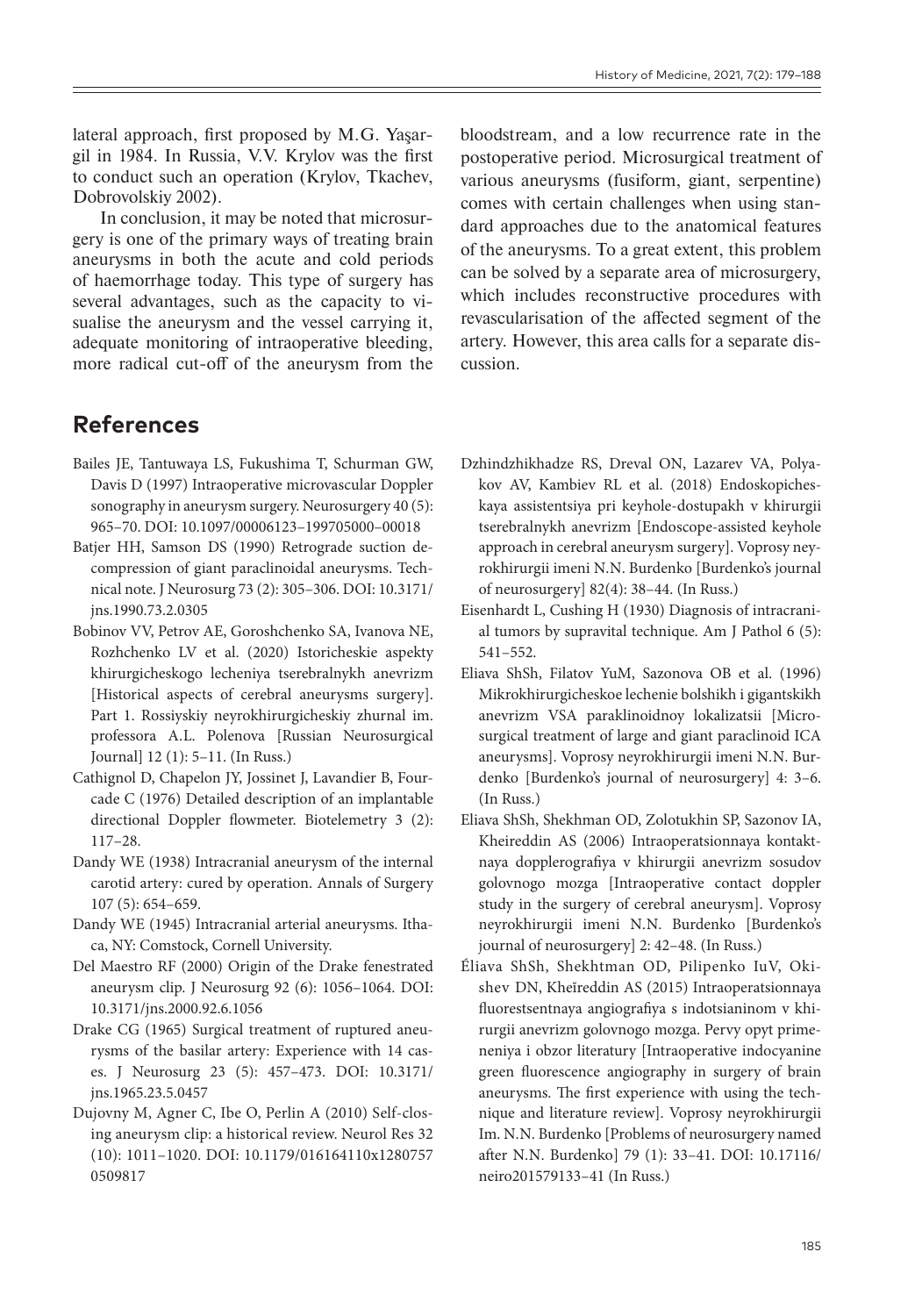- Feindel W, Yamamoto YL, Hodge CP (1967) Intracarotid fluorescein angiography: a new method for examination of the epicerebral circulation in man. Can Med Assoc J 96 (1): 1–7.
- Fischer G, Oertel J, Perneczky A (2012) Endoscopy in aneurysm surgery. Neurosurgery 70 (2): 184–191. DOI: 10.1227/NEU.0b013e3182376a36
- Fisher CM, Kistler JP, Davis JM (1980) Relation of cerebral vasospasm to subarachnoid hemorrhage visualised by computerised tomographic scanning. Neurosurgery 6 (1): 1–9. DOI: 10.1227/00006123–198001000–00001
- Gaydar BV, Parfenov VE, Svistov DV (1996) Mikrososudistaya intraoperatsionnaya doplerografiya v neyrososudistoy khirurgii [Microvascular intraoperative dopplerography in neurovascular surgery]. Aktualnye problemy voennoy neyrokhirurgii [Actual problems of military neurosurgery]. Saint Petersburg. P. 95–101. (In Russ.)
- Goroschenko SA, Asaturyan GA, Ivanov AY, Petrov AE, Rozhchenko LV (2016) Rezultaty khirurgicheskogo lecheniya anevrizm sredney mozgovoy arterii [Results of surgical treatment of middle cerebral artery aneurysms]. Sovremennye problemy nauki i obrazovaniya [Modern problems of science and education] 6. URL: https://science-education.ru/ru/article/ view?id=25669 (accessed: 01.07.2021) (In Russ.)
- Gudziol H, Gottschall R, Luther E (2017) The Development of First Operating Microscopes from Zeiss Jena and Oberkochen to Series Production. Laryngorhinootologie 96 (1): 27-34. DOI: 10.1055/s-0042-104416
- Holmgren G (1923) Some experiences in the surgery of otosclerosis. Acta Otolaryngologica 5: 460–466.
- House HP (1963) XVIII Wherry Memorial Lecture: Otology in orbit. Trans Am Acad Ophthalmol Otolaryngol 67: 233–360.
- Howard ER (2013) Joseph Lister: his contributions to early experimental physiology. Notes Rec R Soc Lond 67 (3): 191–198. DOI: 10.1098/rsnr.2013.0029
- Khilko VA (1996) Razvitie mikroneyrokhirurgii v voenno-meditsinskoy akademii [Development of microneurosurgery at the military medical academy]. Aktualnye problemy voennoy neyrokhirurgii [Actual problems of military neurosurgery]. Saint Petersburg. P. 46–51. (In Russ.)
- Khirurgiya anevrizm golovnogo mozga [Surgery for cerebral aneurysms] (2011) In 3 vols. Ed. V.V. Krylov. Vol. 2. Moscow. 516 p. (In Russ.)
- Kondakov EN et al. (2004) Professor Georgiy Samuilovich Tigliev. Polenovskie chteniya [Polenov Readings]. Issue III. P. 6–17. (In Russ.)
- Konovalov AN (1973) Khirurgicheskoe lechenie arterialnykh anevrizm golovnogo mozga [Surgical treatment of arterial cerebral aneurysms]. Moscow: Meditsina. 328 p. (In Russ.)
- Krylov VV, Tkachev VV, Dobrovolskiy GF (2002) Kontralateralnaya khirurgiya anevrizm golovnogo mozga [Contralateral surgery for cerebral aneurysms]. Moscow: Meditsina.
- Kurze T (1964) Microtechniques in neurological surgery. Clin Neurosurg 11: 128–137. DOI: 10.1093/neurosurgery/11.cn\_suppl\_1.128
- Lawson I (2016) Crafting the microworld: how Robert Hooke constructed knowledge about small things. Notes Rec R Soc Lond 70 (1): 23–44. DOI: 10.1098/ rsnr.2015.0057
- Lebedev VV, Krylov VV, Kholodov SA, Shelkovskiy VN (1996) Khirurgiya anevrizm golovnogo mozga v ostrom periode krovoizliyaniya [Surgery of cerebral aneurysms in the acute period of hemorrhage]. Moscow: Meditsina. 256 p. (In Russ.)
- Lehecka M, Laakso A, Hernesniemi J (2011) Helsinki Microneurosurgery Basics and Tricks. Helsinki. 344 p.
- Littmann H (1950) A new slitlamp apparatus. Am J Ophth 33 (12): 1863–1870. DOI: 10.1016/0002– 9394(50)90005–5
- Louw DF, Sutherland GR, Schulder M (2003) From microscopic to astronomic, the legacy of Carl Zeiss. Neurosurgery 52 (3): 668–674. DOI: 10.1227/01. neu.0000048477.49196.50
- Lovato RM, Vitorino Araujo JL, de Paula Guirado VM, Veiga JCE (2016) The Legacy of Yasargil: the Father of Modern Neurosurgery. Indian J Surg 78 (1): 77–78. DOI: 10.1007/s12262–015–1421–6
- Mavrogenis AF, Markatos K, Saranteas T, Ignatiadis I, Spyridonos S et al. (2019) The history of microsurgery. Eur J Orthop Surg Traumatol 29 (2): 247–254. DOI: 10.1007/s00590–019–02378–7
- McNamara G, Difilippantonio MJ, Ried T (2005) Microscopy and Image Analysis. Current Protocols in Human Genetics 46 (1): 4.4.1–4.4.34. DOI: 10.1002/0471142905.hg0404s46
- Mikrokhirurgicheskoe lechenie krupnykh i gigantskikh anevrizm vnutrenney sonnoy arterii [Microsurgical treatment of large and giant aneurysms of the internal carotid artery] (2017) Ed. prof. Sh.Sh. Eliava. Moscow: T.A. Alekseeva. 232 p. (In Russ.)
- Moniz E (1927) L'encéphalographie artérielle, son importance dans la localisation des tumeurs cérébrales. Rev Neurol 2: 72–90.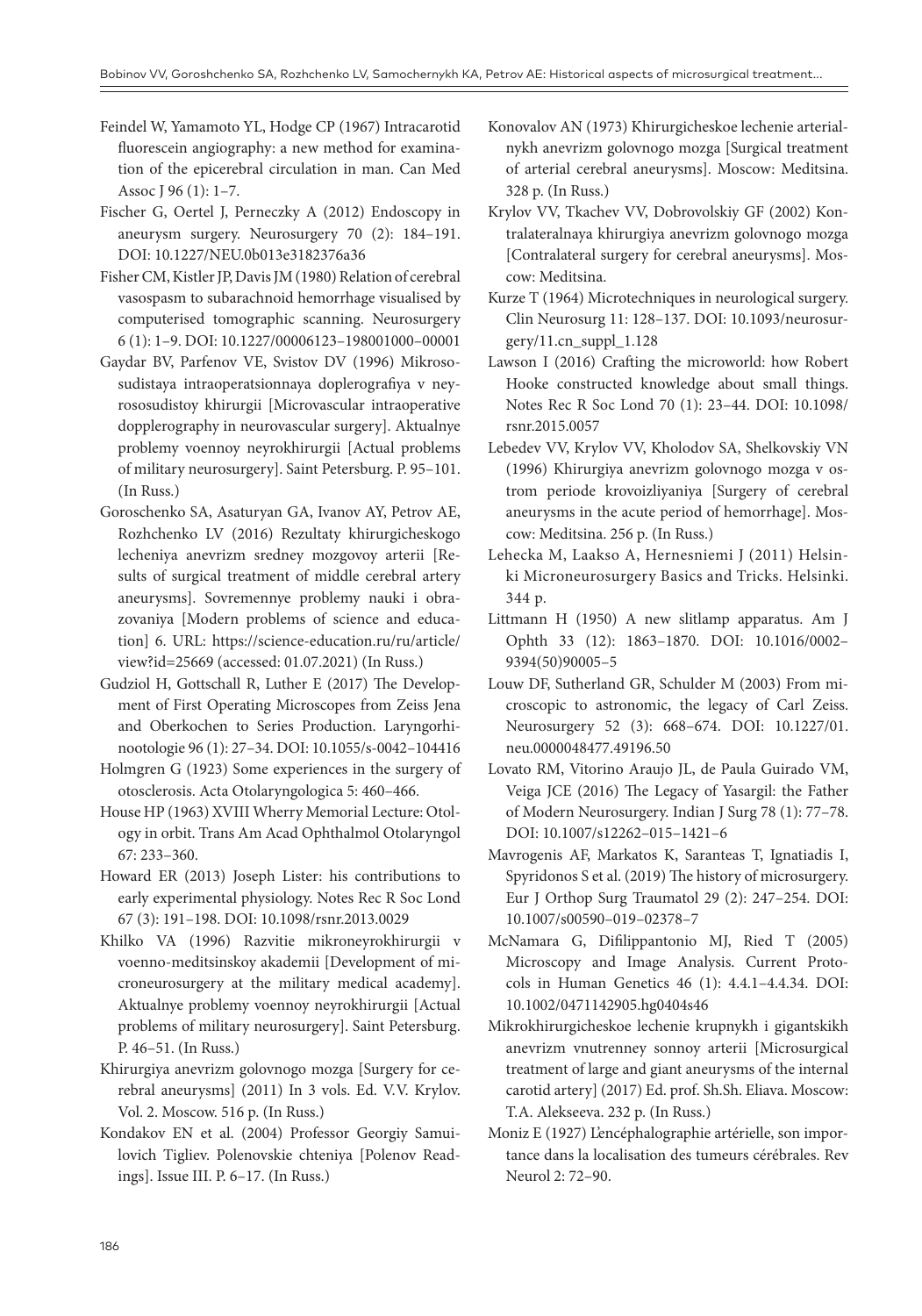- Moniz E (1934) L'angiographie Cérébrale, ses applications et résultats en anatomic, physiologie te clinique. Paris: Masson et Cie.
- Nikitin AI, Nazarov RV, Vasilyev DA, Ulitin AYu (2018) Vozmozhnosti primeneniya adenozin-indutsirovannoy kardioplegii pri mikrokhirurgicheskom lechenii anevrizm sosudov golovnogo mozga [Possibilities of using adenosine-induced cardioplegia in microsurgical treatment of cerebral aneurysms]. Neyrokhirurgiya [The russian journal of neurosurgery] 20 (3): 8–18. DOI: 10.17650/1683–3295–2018– 20–3–8–18 (In Russ.)
- Norlén G, Olivecrona H (1953) The treatment of aneurysms of the circle of Willis. Journal of Neurosurgery 10 (4): 404–415. DOI: 10.3171/jns.1953.10.4.0404
- Nylean CO (1954) The microscope in aural surgery, its first use and later development. Acta Otolaryngol Suppl 116: 226–240. DOI: 10.3109/00016485409130299
- Perritt RA (1950) Recent advances in corneal surgery. Amer Acad Ophthul Otd 288.
- Pitskhelauri DI, Konovalov AN, Shekutev GA, Rojnin NB, Kachkov IA et al. (2014) A novel device for hands-free positioning and adjustment of the surgical microscope. J Neurosurg 121 (1): 161–164. DOI: 10.3171/2014.3.jns12578
- Pool JL, Colton RP (1966) The dissecting microscope for intracranial vascular surgery. J Neurosurg 25 (3): 315–318. DOI: 10.3171/jns.1966.25.3.0315
- Rand RW, Jannetta PJ (1967) Micro-neurosurgery for aneurysms of the vertebral-basilar artery system. J Neurosurg 27 (4): 330–335. DOI: 10.3171/jns.1967.27.4.0330
- Roper-Hall MJ (1967) Microsurgery in ophthalmology. Br J Ophthalmol 51 (6): 408–414. DOI: 10.1136/ bjo.51.6.408
- Samochernikh KA, Khachatryan WA (2015) Istoriya razvitiya endoskopicheskoy neyrokhirurgii [The history of endoscopic neurosurgery development]. Neyrokhirurgiya i nevrologiya detskogo vozrasta [Pediatric Neurosurgery and Neurology] 1 (43): 8–18. (In Russ.)
- Sakovich VP, Kolotvinov VS, Lebedeva, ER (2007) Novye aspekty etiologii i otkrytoy khirurgii intrakranialnykh anevrizm [New aspects of etiology and open surgery of intracranial aneurysms]. Ekaterinburg: Izd-vo UGMA 220 p. (In Russ.)
- Schmid-Elsaesser R, Muacevic A, Holtmannspötter M, Uhl E, Steiger HJ (2003) Neuronavigation based on CT angiography for surgery of intracranial aneurysms: primary experience with unruptured aneurysms. Minim Invasive Neurosurg 46 (5): 269–277. DOI: 10.1055/s-2003-44455

Shampo MA, Kyle RA (1977) Ernst Abbe (1840–1905). JAMA 237 (20): 2198. DOI: 10.1001/jama.237.20.2198

Shanelec DA (1992) Optical principles of loupes. J Calif Dent Assoc 20 (11): 25–32.

- Schultheiss D, Denil J (2002) History of the microscope and development of microsurgery: a revolution for reproductive tract surgery. Andrologia 34 (4): 234–241. DOI: 10.1046/j.1439–0272.2002.00499.x
- Sollevi A, Lagerkranser M, Irestedt L, Gordon E, Lindquist C (1984) Controlled Hypotension with adenosine in cerebral aneurysm surgery. Anesthesiology 61 (4): 400–405. DOI: 10.1097/00000542– 198410000–00007
- Sugita K, Hirota T, Tsugane R (1975) Application of nasopharyngeal mirror for aneurysm operation. J Neurosurg 43 (2): 244–246. DOI: 10.3171/jns.1975.43.2.0244
- Sugita K, Hirota T, Mizutani T, Mutsuga N, Shibuya M, Tsugane R (1978) A newly designed multipurpose microneurosurgical head frame. Technical note. J Neurosurg 48 (4): 656–657. DOI: 10.3171/jns.1978.48.4.0656
- Sugita K, Kobayashi S, Takemae T, Matsuo K, Yokoo A (1980) Direct retraction method in aneurysm surgery. Technical note. J Neurosurg 53 (3): 417–419. DOI: 10.3171/jns.1980.53.3.0417
- Sundt TM Jr, Nofzinger JD (1967) Clip-grafts for aneurysm and small vessel surgery. 1. Repair of segmental defects with clip-grafts; laboratory studies and clinical correlations. 2. Clinical application of clip-grafts to aneurysms; technical considerations. J Neurosurg 27 (6): 477–489. DOI: 10.3171/jns.1969.31.1.0059
- Tamai S (1993) History of microsurgery from the beginning until the end of the 1970s. Microsurgery 14 (1): 6–13. DOI: 10.1002/micr.1920140105
- Tamai S (2009) Hystory of microsurgery. Plast Reconstr Surg 124 (6): e282–e294. DOI: 10.1097/ PRS.0b013e3181bf825e
- van Zuylen J (1981) The microscopes of Antoni van Leeuwenhoek. J Microsc 121 (3): 309–328. DOI: 10.1111/ j.1365–2818.1981.tb01227.x
- Wing-Yee CW (2015) Evolution and clinical application of microsurgery. BMC Proceedings 9 (Suppl 3): A53. DOI: 10.1186/1753–6561–9-S3-A53
- Wrobel CJ, Meltzer H, Lamond R, Alksne JF (1994) Intraoperative assessment of aneurysm clip placement by intravenous fluorescein angiography. Neurosurgery 35 (5): 970–973. DOI: 10.1227/00006123–199411000– 00027
- Yaşargil MG (1984) Microneurosurgery. Vol. 2. Clinical considerations, surgery of the intracranial aneurysms and results. Stuttgart, New York: Thieme. 386 p.